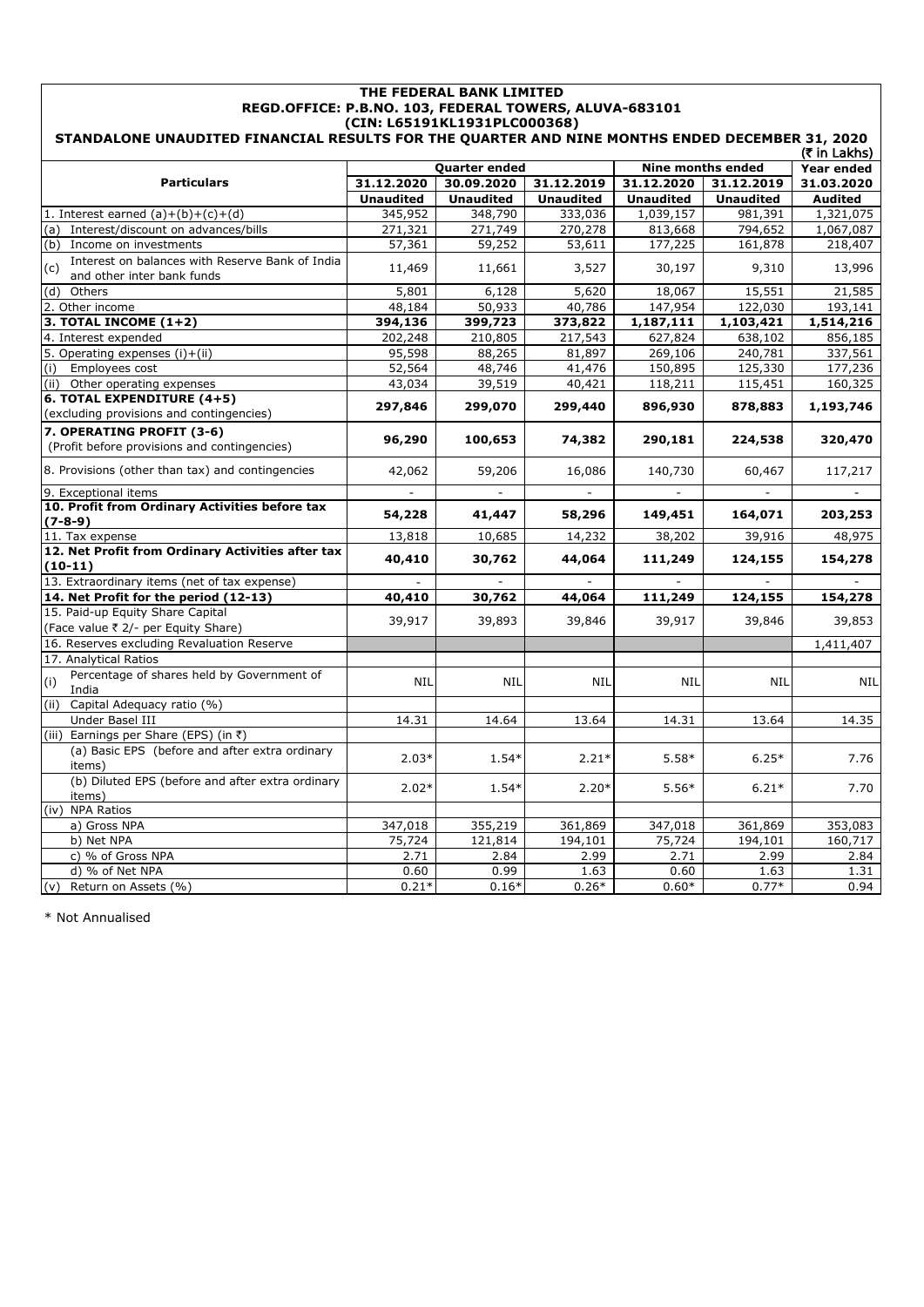## **Segment Information**@

| (₹ in Lakhs)                                |                  |                  |                  |                   |                         |                |  |
|---------------------------------------------|------------------|------------------|------------------|-------------------|-------------------------|----------------|--|
|                                             |                  | Quarter ended    |                  | Nine months ended | Year ended              |                |  |
| <b>Particulars</b>                          | 31.12.2020       | 30.09.2020       | 31.12.2019       | 31.12.2020        | 31.12.2019              | 31.03.2020     |  |
|                                             | <b>Unaudited</b> | <b>Unaudited</b> | <b>Unaudited</b> | <b>Unaudited</b>  | <b>Unaudited</b>        | <b>Audited</b> |  |
| <b>Segment Revenue:</b>                     |                  |                  |                  |                   |                         |                |  |
| Treasury                                    | 61,868           | 60,754           | 42,497           | 216,404           | 158,272                 | 226,846        |  |
| Corporate/Wholesale Banking                 | 104,742          | 131,976          | 122,589          | 352,612           | 368,790                 | 489,365        |  |
| Retail Banking                              | 227,526          | 206,993          | 208,736          | 618,095           | 576,359                 | 798,005        |  |
| Other Banking operations                    |                  |                  |                  |                   |                         |                |  |
| Unallocated                                 |                  |                  | $\sim$           |                   |                         |                |  |
| <b>Total Revenue</b>                        | 394,136          | 399,723          | 373,822          | 1,187,111         | 1,103,421               | 1,514,216      |  |
| Less: Inter Segment Revenue                 |                  |                  |                  |                   |                         |                |  |
| <b>Income from Operations</b>               | 394,136          | 399,723          | 373,822          | 1,187,111         | 1,103,421               | 1,514,216      |  |
| <b>Segment Results (net of provisions):</b> |                  |                  |                  |                   |                         |                |  |
| Treasury                                    | 12,234           | 4,154            | 1,197            | 59,016            | 26,495                  | 41,518         |  |
| Corporate/Wholesale Banking                 | (1,994)          | 15,063           | 6,386            | 4,920             | 35,966                  | 17,058         |  |
| Retail Banking                              | 43,986           | 22,230           | 50,953           | 85,515            | 101,850                 | 145,113        |  |
| Other Banking operations                    |                  |                  |                  |                   |                         |                |  |
| Unallocated                                 | $\overline{z}$   |                  | (240)            |                   | (240)                   | (436)          |  |
| <b>Profit before tax</b>                    | 54,228           | 41,447           | 58,296           | 149,451           | 164,071                 | 203,253        |  |
| <b>Segment Assets</b>                       |                  |                  |                  |                   |                         |                |  |
| Treasury                                    | 4,510,555        | 4,378,891        | 3,298,796        | 4,510,555         | 3,298,796               | 3,787,323      |  |
| Corporate/Wholesale Banking                 | 6,674,295        | 6,809,139        | 6,902,969        | 6,674,295         | 6,902,969               | 7,056,243      |  |
| Retail Banking                              | 7,428,474        | 6,937,457        | 6,322,326        | 7,428,474         | 6,322,326               | 6,480,887      |  |
| Other Banking operations                    |                  |                  |                  |                   |                         |                |  |
| Unallocated                                 | 1,071,333        | 777,184          | 754,989          | 1,071,333         | 754,989                 | 739,352        |  |
| <b>Total</b>                                | 19,684,657       | 18,902,671       | 17,279,080       | 19,684,657        | 17,279,080              | 18,063,805     |  |
| <b>Segment Liabilities</b>                  |                  |                  |                  |                   |                         |                |  |
| Treasury                                    | 1,342,363        | 1,305,303        | 1,136,410        | 1,342,363         | 1,136,410               | 1,627,269      |  |
| Corporate/Wholesale Banking                 | 1,494,931        | 1,405,908        | 1,040,060        | 1,494,931         | 1,040,060               | 1,258,540      |  |
| Retail Banking                              | 15,084,901       | 14,461,623       | 13,494,733       | 15,084,901        | 13,494,733              | 13,458,149     |  |
| Other Banking operations                    |                  |                  |                  |                   |                         |                |  |
| Unallocated                                 | 197,972          | 206,312          | 186,739          | 197,972           | 186,739                 | 268,086        |  |
| <b>Total</b>                                | 18,120,167       | 17,379,146       | 15,857,942       | 18,120,167        | $\overline{15,857,942}$ | 16,612,044     |  |
| Capital employed:                           |                  |                  |                  |                   |                         |                |  |
| (Segment Assets - Segment Liabilities)      |                  |                  |                  |                   |                         |                |  |
| Treasury                                    | 3,168,192        | 3,073,588        | 2,162,386        | 3,168,192         | 2,162,386               | 2,160,054      |  |
| Corporate/Wholesale Banking                 | 5,179,364        | 5,403,231        | 5,862,909        | 5,179,364         | 5,862,909               | 5,797,703      |  |
| Retail Banking                              | (7,656,427)      | (7, 524, 166)    | (7, 172, 407)    | (7,656,427)       | (7, 172, 407)           | (6, 977, 262)  |  |
| Other Banking operations                    |                  |                  |                  |                   |                         |                |  |
| Unallocated                                 | 873,361          | 570,872          | 568,250          | 873,361           | 568,250                 | 471,266        |  |
| <b>Total</b>                                | 1,564,490        | 1,523,525        | 1,421,138        | 1,564,490         | 1,421,138               | 1,451,761      |  |

@ For the above segment reporting, the reportable segments are identified as Treasury, Corporate/Wholesale Banking, Retail Banking and Other Banking Operations in compliance with the RBI guidelines.

## **Notes:**

- 1 The above Standalone Unaudited Financial Results for the quarter and nine months ended December 31, 2020 were reviewed by the Audit Committee and approved by the Board of Directors at its meeting held on January 20, 2021. These Results have been subjected to "Limited review" by the Statutory Central Auditors of the Bank and an unqualified review report has been issued.
- $\overline{2}$ The Bank has followed the same significant accounting policies in the preparation of the interim financial results as those followed in the annual financial statements for the year ended March 31, 2020.
- 3 Pursuant to Board approved policy on preparation of segment information, the Bank, with effect from quarter ended June 30, 2020, has revised the basis of preparation of segment information on a direct identification basis with the aid of Internal Transfer pricing mechanism for more appropriate presentation of the segment results. Accordingly, figures for the previous periods have been regrouped / reclassified to conform to current period's classification.

The change in segment information has no impact on the overall Revenue, Results, and Capital employed of the bank for the quarter and nine months ended December 31, 2020 or the previous periods/year.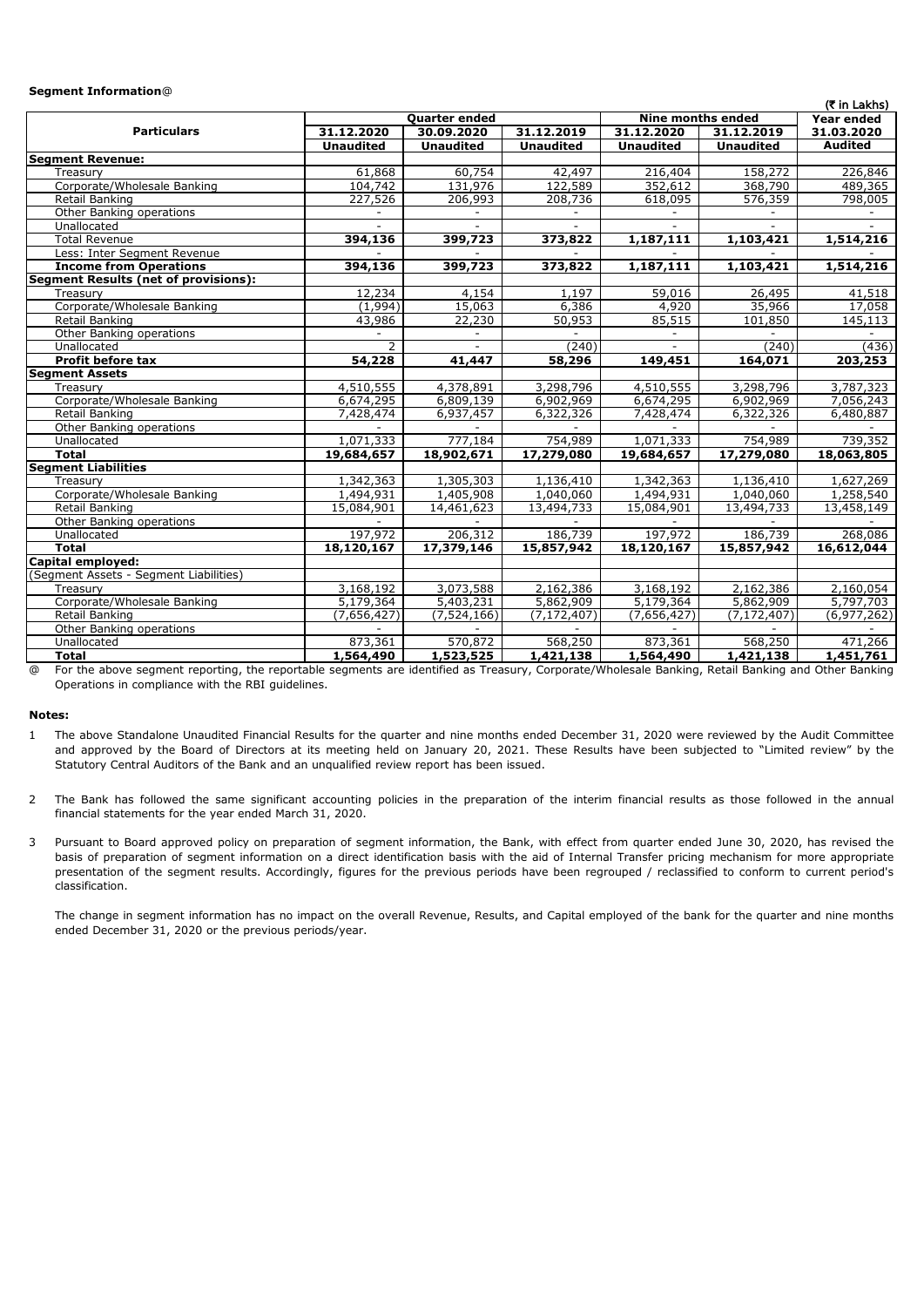- 4 The working results have been arrived at after considering provision for standard assets, including requirements for exposures to entities with Unhedged Foreign Currency Exposures, non-performing assets (NPAs), depreciation on investments, income-tax and other usual and necessary provisions.
- 5 Other income includes fees earned from providing services to customers, commission from non-fund-based banking activities, earnings from foreign exchange and derivative transactions, selling of third-party products, profit on sale of investments (net), recoveries from advances written off etc.
- 6 The Capital Adequacy Ratio is computed on the basis of RBI guidelines applicable on the relevant reporting dates and the ratio for the corresponding previous period is not adjusted to consider the impact of subsequent changes if any, in the guidelines.
- 7 The Business operations of the Bank are largely concentrated in India and for the purpose of Segment reporting, the bank is considered to operate only in domestic segment, though the bank has its operations in International Finance Service Centre (IFSC) Banking Unit in Gujarat International Finance Tec-city (GIFT). The business conducted from the same is considered as part of Indian operations.
- 8 During the quarter and nine months ended December 31, 2020, the Bank has allotted 1,180,276 and 3,190,661 equity shares of  $\bar{\tau}$  2 each, pursuant to the exercise of stock options by employees.
- 9 In accordance with RBI Circular DBR.No.BP.BC.1/21.06.201/2015-16 on Basel III Capital Regulations dated July 01, 2015 and RBI Circular DBR.No.BP.BC.80/21.06.201/2014-15 dated March 31, 2015 - 'Prudential Guidelines on Capital Adequacy and Liquidity Standards - Amendments', Banks are required to make Pillar 3 disclosure requirements including Leverage Ratio disclosure requirements that are to be made along with the publication of Financial Results. Accordingly, such applicable disclosures have been placed on the website of the Bank which can be accessed at the following link: http://www.federalbank.co.in/regulatory-disclosures. These disclosures have not been subjected to audit or review by the Statutory Central Auditors of the Bank.
- 10 On account of uncertainties arising from the COVID-19 pandemic across the world and in India, the extent to which the same will impact the Bank's operations and financial position will depend on various aspects including actions taken to mitigate its impact and other regulatory measures. The Bank's capital and liquidity position is strong and would continue to be the focus area for the Bank during this period.

As per the 'COVID-19 Regulatory Packages' announced by the RBI ('the RBI guidelines'), with regard to providing relief to borrowers' on account of COVID-19 pandemic, whose accounts were standard as on February 29, 2020, the Bank, in accordance with the Board approved policy had offered moratorium on repayment of loan instalments and/or deferment of interest due between March 1, 2020 and August 31, 2020, including relaxation in certain parameters, to all eligible borrowers, without considering the same as restructuring.

The Bank held a provision of  $\bar{\tau}$  58,791.00 Lakhs as on September 30, 2020 against the likely impact of COVID-19, including the RBI mandated provision. During the current quarter, the bank has utilized ₹ 5,122.00 Lakhs from the above provision for creation of RBI mandated provision for advances restructured under "Resolution framework for COVID-19 related stress". Hence, the aggregate provision against the likely impact of COVID-19, including the RBI mandated provision, stands at ₹ 53,669.00 Lakhs as on December 31, 2020 and is grouped under 'Other liabilities and provisions' in the Balance sheet of the Bank.

The Honourable Supreme Court in a writ petition by Gajendra Sharma Vs Union of India & Anr vide its interim order dated September 3, 2020 has directed Banks that the accounts which were not declared Non performing asset (NPA) till August 31, 2020 shall not be declared NPA till further orders, pending disposal of the case by Supreme Court. Pursuant to the order, the Bank has not declared any account as NPA, which was not declared as NPA till August 31, 2020 as per the RBI Prudential norms on Income Recognition, Asset classification, and provisioning pertaining to advances. The Bank holds sufficient provisions in respect of these advances and as a prudent measure, the Bank has not recognized the unrealized interest on these accounts as income.

- 11 The figures for the quarter and nine months ended December 31, 2019 and year ended March 31, 2020 were reviewed / audited by previous statutory auditors.
- 12 Previous period's / year's figures have been regrouped / reclassified, where necessary to conform to current period's classification.

Kochi January 20, 2021 MANAGING DIRECTOR & CEO (DIN: 02274773) SHYAM SRINIVASAN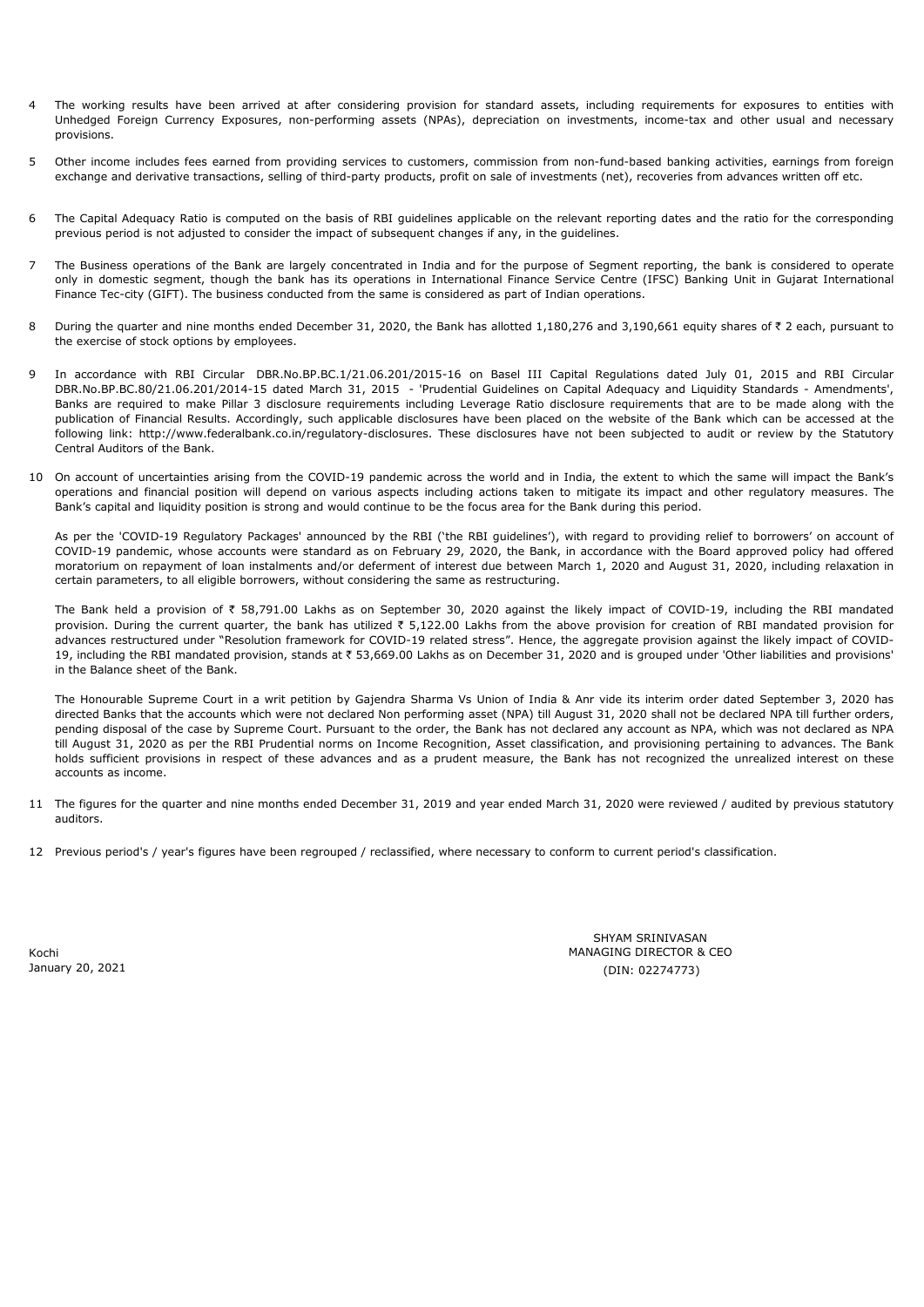| THE FEDERAL BANK LIMITED<br>REGD.OFFICE: P.B.NO. 103, FEDERAL TOWERS, ALUVA-683101<br>(CIN: L65191KL1931PLC000368) |                  |                      |                  |                  |                   |                |  |  |
|--------------------------------------------------------------------------------------------------------------------|------------------|----------------------|------------------|------------------|-------------------|----------------|--|--|
| CONSOLIDATED UNAUDITED FINANCIAL RESULTS FOR THE QUARTER AND NINE MONTHS ENDED DECEMBER 31, 2020<br>(₹ in Lakhs)   |                  |                      |                  |                  |                   |                |  |  |
|                                                                                                                    |                  | <b>Quarter ended</b> |                  |                  | Nine months ended | Year ended     |  |  |
| <b>Particulars</b>                                                                                                 | 31.12.2020       | 30.09.2020           | 31.12.2019       | 31.12.2020       | 31.12.2019        | 31.03.2020     |  |  |
|                                                                                                                    | <b>Unaudited</b> | <b>Unaudited</b>     | <b>Unaudited</b> | <b>Unaudited</b> | <b>Unaudited</b>  | <b>Audited</b> |  |  |
| 1. Interest earned $(a)+(b)+(c)+(d)$                                                                               | 360,423          | 362,188              | 341,395          | 1,079,822        | 1,004,591         | 1,359,039      |  |  |
| (a) Interest/discount on advances/bills                                                                            | 286,093          | 285,376              | 278,601          | 854,243          | 817,740           | 1,104,518      |  |  |
| (b) Income on investments                                                                                          | 56,781           | 59,284               | 53,647           | 176,719          | 161,990           | 218,550        |  |  |
| Interest on balances with Reserve Bank of India<br>(c)<br>and other inter bank funds                               | 11,469           | 11,661               | 3,527            | 30,197           | 9,310             | 13,996         |  |  |
| (d) Others                                                                                                         | 6,080            | 5,867                | 5,620            | 18,663           | 15,551            | 21,975         |  |  |
| 2. Other income                                                                                                    | 48,454           | 50,944               | 42,076           | 147,729          | 120,342           | 188,181        |  |  |
| 3. TOTAL INCOME $(1+2)$                                                                                            | 408,877          | 413,132              | 383,471          | 1,227,551        | 1,124,933         | 1,547,220      |  |  |
| 4. Interest expended                                                                                               | 207,579          | 215,941              | 220,564          | 643,175          | 645,694           | 867,831        |  |  |
| 5. Operating expenses (i)+(ii)                                                                                     | 101,078          | 92,710               | 86,872           | 283,383          | 252,254           | 354,670        |  |  |
| Employees cost<br>(i)                                                                                              | 56,210           | 52,136               | 44,365           | 161,002          | 132,227           | 187,598        |  |  |
| (ii) Other operating expenses                                                                                      | 44,868           | 40,574               | 42,507           | 122,381          | 120,027           | 167,072        |  |  |
| 6. TOTAL EXPENDITURE (4+5)<br>(excluding provisions and contingencies)                                             | 308,657          | 308,651              | 307,436          | 926,558          | 897,948           | 1,222,501      |  |  |
| 7. OPERATING PROFIT (3-6)                                                                                          |                  |                      |                  |                  |                   |                |  |  |
| (Profit before provisions and contingencies)                                                                       | 100,220          | 104,481              | 76,035           | 300,993          | 226,985           | 324,719        |  |  |
| 8. Provisions (other than tax) and contingencies                                                                   | 43,934           | 62,543               | 16,254           | 147,412          | 60,928            | 118,722        |  |  |
| 9. Exceptional items<br>10. Profit from Ordinary Activities before tax                                             |                  |                      |                  |                  | $\blacksquare$    |                |  |  |
| $(7-8-9)$                                                                                                          | 56,286           | 41,938               | 59,781           | 153,581          | 166,057           | 205,997        |  |  |
| 11. Tax expense                                                                                                    | 14,319           | 10,368               | 14,609           | 38,886           | 41,075            | 50,720         |  |  |
| 12. Net Profit from Ordinary Activities after tax                                                                  | 41,967           | 31,570               | 45,172           | 114,695          | 124,982           | 155,277        |  |  |
| $(10-11)$<br>13. Extraordinary items (net of tax expense)                                                          |                  |                      |                  |                  |                   |                |  |  |
| 14. Net Profit for the period (12-13)                                                                              | 41,967           | 31,570               | 45,172           | 114,695          | 124,982           | 155,277        |  |  |
| 15. Minority interest                                                                                              | 394              | 199                  | 280              | 957              | 591               | 1,028          |  |  |
| 16. Share in Profit of Associates                                                                                  | 241              | 174                  | 270              | 571              | 725               | 3,771          |  |  |
| 17. Consolidated Net Profit of the group                                                                           |                  |                      |                  |                  |                   |                |  |  |
| $(14-15+16)$                                                                                                       | 41,814           | 31,545               | 45,162           | 114,309          | 125,116           | 158,020        |  |  |
| 18. Paid-up Equity Share Capital<br>(Face value ₹ 2/- per Equity Share)                                            | 39,917           | 39,893               | 39,846           | 39,917           | 39,846            | 39,853         |  |  |
| 19. Reserves excluding Revaluation Reserve                                                                         |                  |                      |                  |                  |                   | 1,441,882      |  |  |
| 20. Analytical Ratios                                                                                              |                  |                      |                  |                  |                   |                |  |  |
| Percentage of shares held by Government of<br>(i)<br>India                                                         | <b>NIL</b>       | <b>NIL</b>           | <b>NIL</b>       | NIL              | NIL               | <b>NIL</b>     |  |  |
| (ii) Capital Adequacy ratio (%)                                                                                    |                  |                      |                  |                  |                   |                |  |  |
| Under Basel III                                                                                                    | 14.63            | 15.19                | 13.88            | 14.63            | 13.88             | 14.63          |  |  |
| (iii) Earnings per Share (EPS) (in ₹)                                                                              |                  |                      |                  |                  |                   |                |  |  |
| (a) Basic EPS (before and after extra ordinary<br>items)                                                           | $2.10*$          | 1.58*                | $2.27*$          | $5.73*$          | $6.29*$           | 7.94           |  |  |
| (b) Diluted EPS (before and after extra ordinary<br>items)                                                         | $2.09*$          | 1.58*                | $2.26*$          | $5.72*$          | $6.26*$           | 7.88           |  |  |
| (iv) NPA Ratios                                                                                                    |                  |                      |                  |                  |                   |                |  |  |
| a) Gross NPA                                                                                                       | 350,521          | 359,172              | 365,657          | 350,521          | 365,657           | 358,015        |  |  |
| b) Net NPA                                                                                                         | 78,449           | 124,985              | 197,379          | 78,449           | 197,379           | 164,953        |  |  |
| c) % of Gross NPA                                                                                                  | 2.67             | 2.80                 | 2.97             | 2.67             | 2.97              | 2.82           |  |  |
| d) % of Net NPA                                                                                                    | 0.61             | 0.99                 | 1.63             | 0.61             | 1.63              | 1.32           |  |  |
| (v) Return on Assets (%)                                                                                           | $0.21*$          | $0.17*$              | $0.26*$          | $0.60*$          | $0.75*$           | 0.92           |  |  |

\* Not Annualised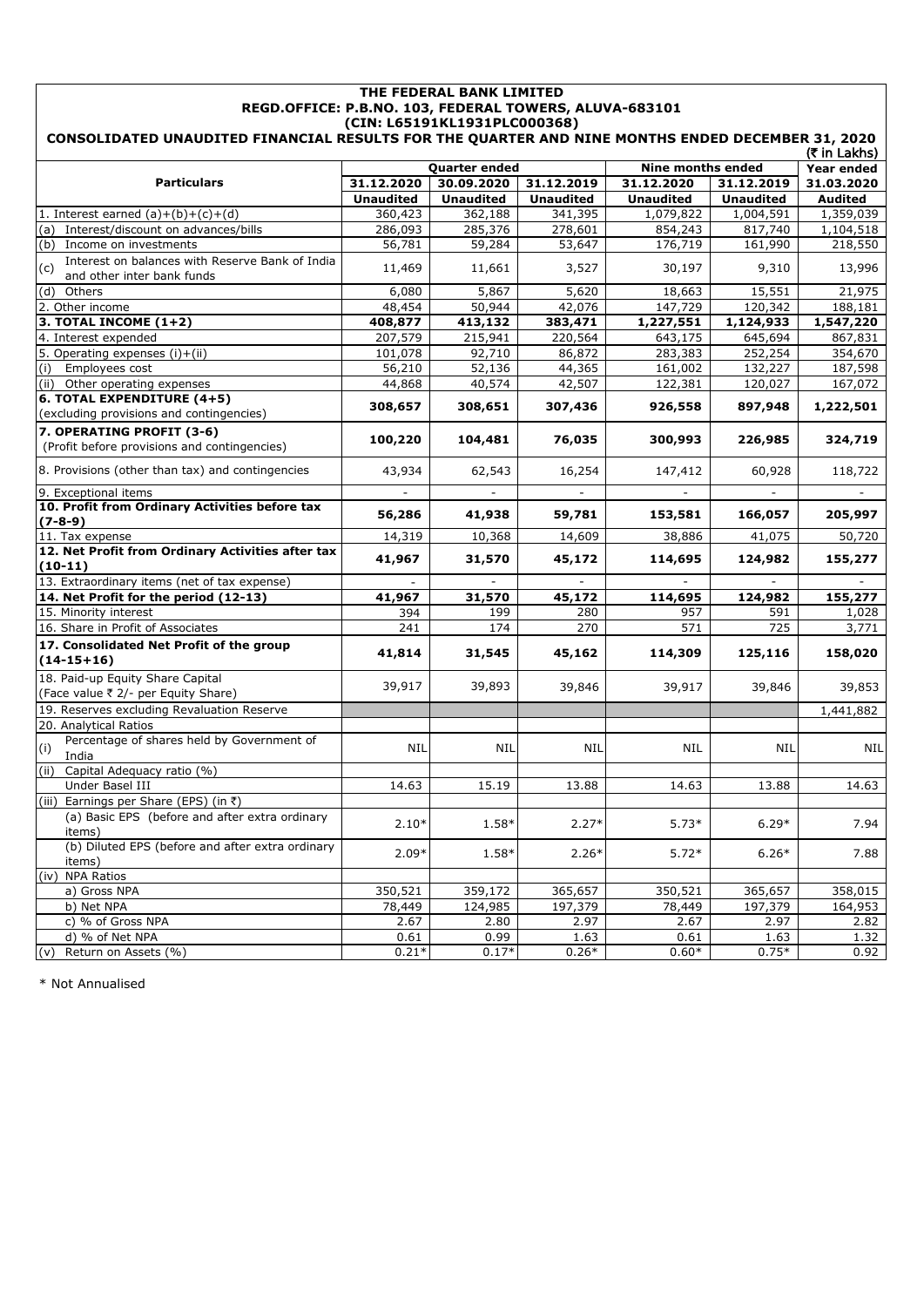## **Segment Information**@

| (₹ in Lakhs)                                                                                                                                 |                          |                      |                          |                          |                          |                |  |
|----------------------------------------------------------------------------------------------------------------------------------------------|--------------------------|----------------------|--------------------------|--------------------------|--------------------------|----------------|--|
|                                                                                                                                              |                          | <b>Quarter ended</b> |                          | Nine months ended        | Year ended               |                |  |
| <b>Particulars</b>                                                                                                                           | 31.12.2020               | 30.09.2020           | 31.12.2019               | 31.12.2020               | 31.12.2019               | 31.03.2020     |  |
|                                                                                                                                              | <b>Unaudited</b>         | <b>Unaudited</b>     | <b>Unaudited</b>         | <b>Unaudited</b>         | <b>Unaudited</b>         | <b>Audited</b> |  |
| <b>Segment Revenue:</b>                                                                                                                      |                          |                      |                          |                          |                          |                |  |
| Treasurv                                                                                                                                     | 61,412                   | 60,827               | 42,497                   | 216,021                  | 156,189                  | 223,796        |  |
| Corporate/Wholesale Banking                                                                                                                  | 103,742                  | 130,786              | 122,589                  | 349,470                  | 368,790                  | 486,614        |  |
| Retail Banking                                                                                                                               | 243,723                  | 221,519              | 218,385                  | 662,060                  | 599,954                  | 836,810        |  |
| Other Banking operations                                                                                                                     | $\overline{\phantom{a}}$ |                      | $\overline{\phantom{a}}$ |                          | $\overline{\phantom{0}}$ |                |  |
| Unallocated                                                                                                                                  |                          |                      |                          |                          |                          |                |  |
| <b>Total Revenue</b>                                                                                                                         | 408,877                  | 413,132              | 383,471                  | 1,227,551                | 1,124,933                | 1,547,220      |  |
| Less: Inter Segment Revenue                                                                                                                  |                          |                      |                          |                          |                          |                |  |
| <b>Income from Operations</b>                                                                                                                | 408,877                  | 413,132              | 383,471                  | 1,227,551                | 1,124,933                | 1,547,220      |  |
| <b>Segment Results (net of provisions):</b>                                                                                                  |                          |                      |                          |                          |                          |                |  |
| Treasurv                                                                                                                                     | 12,395                   | 4,234                | 1,197                    | 58,904                   | 24,380                   | 38,436         |  |
| Corporate/Wholesale Banking                                                                                                                  | (2, 197)                 | 15,493               | 6,387                    | 5,258                    | 35,967                   | 18,421         |  |
| Retail Banking                                                                                                                               | 46,086                   | 22,211               | 52,437                   | 89,419                   | 105,950                  | 149,576        |  |
| Other Banking operations                                                                                                                     |                          | $\sim$               |                          | $\overline{\phantom{a}}$ |                          |                |  |
| Unallocated                                                                                                                                  | 2                        |                      | (240)                    |                          | (240)                    | (436)          |  |
| Profit before tax                                                                                                                            | 56,286                   | 41,938               | 59,781                   | 153,581                  | 166,057                  | 205,997        |  |
| <b>Segment Assets</b>                                                                                                                        |                          |                      |                          |                          |                          |                |  |
| Treasury                                                                                                                                     | 4,480,398                | 4,332,971            | 3,300,778                | 4,480,398                | 3,300,778                | 3,765,464      |  |
| Corporate/Wholesale Banking                                                                                                                  | 6,608,639                | 6,742,587            | 6,902,969                | 6,608,639                | 6,902,969                | 6,997,531      |  |
| Retail Banking                                                                                                                               | 7,864,126                | 7,330,321            | 6,529,866                | 7,864,126                | 6,529,866                | 6,832,986      |  |
| Other Banking operations                                                                                                                     |                          |                      |                          |                          |                          |                |  |
| Unallocated                                                                                                                                  | 1,070,904                | 777,293              | 754,989                  | 1,070,904                | 754,989                  | 739,352        |  |
| Total                                                                                                                                        | 20,024,067               | 19,183,172           | 17,488,602               | 20,024,067               | 17,488,602               | 18,335,333     |  |
| <b>Segment Liabilities</b>                                                                                                                   |                          |                      |                          |                          |                          |                |  |
| Treasury                                                                                                                                     | 1,361,413                | 1,298,917            | 1,136,410                | 1,361,413                | 1,136,410                | 1,626,174      |  |
| Corporate/Wholesale Banking                                                                                                                  | 1,502,304                | 1,417,520            | 1,040,060                | 1,502,304                | 1,040,060                | 1,291,143      |  |
| Retail Banking                                                                                                                               | 15,344,065               | 14,686,523           | 13,660,971               | 15,344,065               | 13,660,971               | 13,649,598     |  |
| Other Banking operations                                                                                                                     |                          |                      |                          |                          |                          |                |  |
| Unallocated                                                                                                                                  | 197,146                  | 205,895              | 186,739                  | 197,146                  | 186,739                  | 268,086        |  |
| <b>Total</b>                                                                                                                                 | 18,404,928               | 17,608,855           | 16,024,180               | 18,404,928               | 16,024,180               | 16,835,001     |  |
| Capital employed:                                                                                                                            |                          |                      |                          |                          |                          |                |  |
| (Segment Assets - Segment Liabilities)                                                                                                       |                          |                      |                          |                          |                          |                |  |
| Treasury                                                                                                                                     | 3,118,985                | 3,034,054            | 2,164,368                | 3,118,985                | 2,164,368                | 2,139,290      |  |
| Corporate/Wholesale Banking                                                                                                                  | 5,106,335                | 5,325,067            | 5,862,909                | $\overline{5,106,335}$   | 5,862,909                | 5,706,388      |  |
| Retail Banking                                                                                                                               | (7, 479, 939)            | (7, 356, 202)        | (7, 131, 105)            | (7, 479, 939)            | (7, 131, 105)            | (6,816,612)    |  |
| Other Banking operations                                                                                                                     |                          |                      |                          |                          |                          |                |  |
| Unallocated                                                                                                                                  | 873,758                  | 571,398              | 568,250                  | 873,758                  | 568,250                  | 471,266        |  |
| <b>Total</b>                                                                                                                                 | 1,619,139                | 1,574,317            | 1,464,422                | 1,619,139                | 1,464,422                | 1,500,332      |  |
| For the above segment reporting the reportable segments are identified as Treasury Corporate/Wholesale Banking Retail Banking and Other<br>൹ |                          |                      |                          |                          |                          |                |  |

@ For the above segment reporting, the reportable segments are identified as Treasury, Corporate/Wholesale Banking, Retail Banking and Other Banking Operations in compliance with the RBI guidelines.

## **Notes:**

- 1 The above Consolidated Unaudited Financial Results for the nine months ended December 31, 2020 were reviewed by the Audit Committee and subsequently taken on record and approved by the Board of Directors at its meeting held on January 20, 2021. These Results have been subjected to "Limited review" by the Statutory Central Auditors of the Bank and an unqualified review report has been issued.
- 2 The Consolidated Financial Results of the Group comprise the financial results of The Federal Bank Limited and its subsidiaries viz. Fedbank Financial Services Limited & Federal Operations and Services Limited and its associates viz. IDBI Federal Life Insurance Company Limited & Equirus Capital Private Limited.
- 3 There has been no material change in the accounting policies adopted during the quarter and nine months ended December 31, 2020 as compared to those followed for the year ended March 31, 2020.
- 4 Pursuant to Board approved policy on preparation of segment information, the Bank, with effect from quarter ended June 30, 2020, has revised the basis of preparation of segment information on a direct identification basis with the aid of Internal Transfer pricing mechanism for more appropriate presentation of the segment results. Accordingly, figures for the previous periods have been regrouped / reclassified to conform to current period's classification.

The change in segment information has no impact on the overall Revenue, Results, and Capital employed of the bank for the quarter and nine months ended December 31, 2020 or the previous periods/year.